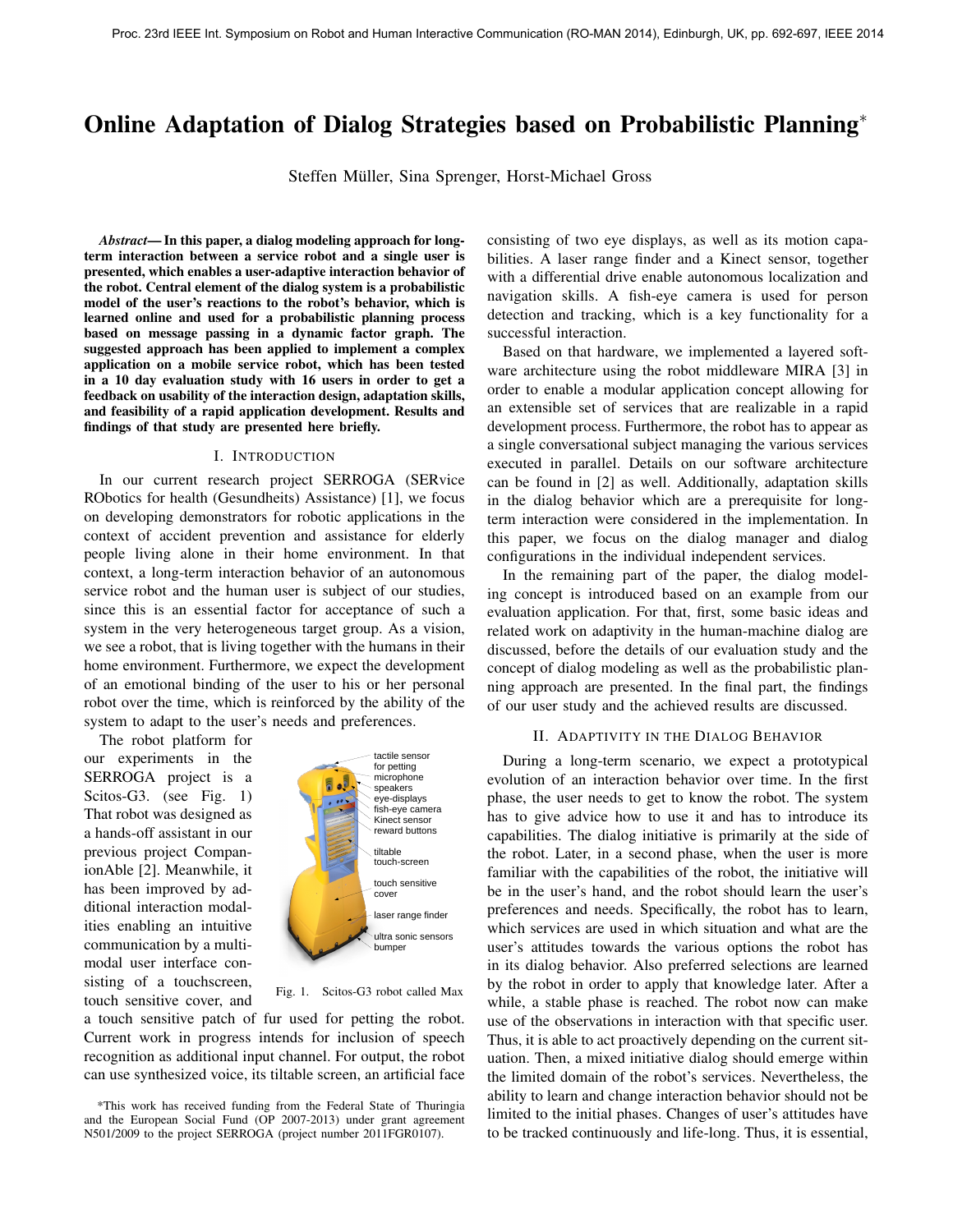that the interaction policy is adapted online based on passive observations on user's reactions to specific behaviors, but also based on explicit rewards given by the user, e.g. by means of petting the robot to praise a desirable behavior. Unfortunately, such a reinforcement-based approach comes along with the exploration-exploitation dilemma. The system may behave in the way the user commended, but it also has to try other possibilities not necessarily liked by the user in this moment in order to find a better policy and learn the most favored interaction behaviors.

## III. RELATED WORK

In literature, several approaches for dialog modeling can be found, mainly in the field of natural language generation and speech-based dialog systems, which also can have capabilities of adaptation, but are not exactly compatible with the service robot domain.

A common approach is using Reinforcement Learning (RL) techniques for optimization of a dialog flow, even when inputs are uncertain. The Partially Observable Markov Decision Process (POMDP) is used here, but this comes along with high computational effort, which is handled by several approaches for simplification [4], [5]. These approaches try to find a policy in order to maximize the discounted future reward, that is generated according to a system internal reward function. Therefore, the system designer has to define in advance the long-term goals during upcoming dialogs. A drawback of many Reinforcement Learning approaches is the effort for incorporation of reward given by a user online. In order to consider these observations immediately, the complete interaction policy has to be optimized again. Therefore, in the domain of dialog learning, a complicated application development scheme has been established, where in a training phase interaction data is acquired (often with a mock-up or Wizard of Oz application), and afterwards the optimization run is applied offline in order to generate the (non-adaptive) productive dialog system. This is a clear drawback we want to overcome in our solution.

Pineau et al. [6] applied a POMDP model for learning an optimal dialog behavior for a service robot called Pearl. An interesting aspect of that approach is a hierarchical task decomposition, which is similar to our intended modularity of services. Although they applied that decomposition of the general assistance task, the complexity of the realizable functionality was still very limited. That approach also relies on a hand-crafted reward function, and the policy was computed offline before application. Thus, the robot could not consider individual user's characteristics discovered at runtime.

An alternative model for learning a behavior online from direct user rewards is called TAMER [7]. This approach explicitly models which feedback a user gives for a certain state-action pair, and then acts greedily in order to get the maximum reward for the next action. The argumentation for this  $\lambda_0$  strategy is the idea, that the human supervisor estimates the utility value of a state-action combination and represents this in the reward signal already. This might be

correct to a certain degree, but has a clear disadvantage. The system can only act in order to achieve the user's goals, but is not able to incorporate system-internal concurring goals. One interesting aspect of the TAMER system is the reward model. This allows to predict the user rewards and apply them internally, even if the user is not giving feedback for each action. Thus, this model allows that the user has to get active by giving feedback only if s/he wants to modify the behavior, not if s/he is pleased with it.

An alternative dialog system applying probabilistic inference is presented in [8] and later in [9]. Inference techniques have been applied to a statistical model of the dialog in order to reason the goals the user might have in mind and, therefore, decide which information needs to be asked or given in the next dialog steps. Unfortunately, this idea is not directly transferable to our scenario, where the goal of the dialog is not only determined by the user but also by the system itself (e.g. a health assistant robot wants to engage the user in communication or physical activities). Additionally, the direct reward by the user, which is used to modify the way things are communicated, is hard to introduce in that approach.

In our approach, we wanted to combine the idea of the robot system's own goals, which e.g. can be a success in encouraging a user to perform some exercises or only a fast task completion, with explicit and implicit rewards given directly by the user during the interaction. To achieve the capability of online learning/adaptation, we suggest the substitution of the RL-typical representation of the optimal policy for the dialog by an online planning mechanism. This also allows for changing optimization goals as well as discovering new states of the dialog at runtime, which would be difficult or even impossible for implicit planning methods.

Today, a variety of highly sophisticated dialog modeling techniques exists, mostly related to a very complex application development process. Our aim is to provide a framework for rapid application development, which is realized by combining simple frame-based multi-modal dialog with the capabilities of optional adaptation without introducing additional configuration effort. A key to a manageable design effort is the possibility for problem decomposition. Similar to hierarchical abstract machines [10], that are also used in the Reinforcement Learning domain for restriction of the action space, in our approach individual sub-dialogs are defined as independent modules each restricting the policy to a reasonable subset and having the ability of calling other sub-dialogs on demand.

# IV. THE OFFICEMATE EVALUATIVE SCENARIO

Before the dialog model and the planning mechanism are presented, the scenario of our evaluation study is introduced to serve as an example for the following explanations. To study the interaction design to be used for our health assistant robot, we had to find a setup for conducting several longterm interactions in parallel. Caused by restrictions on access to the robot as well as the number of test users needed, an evaluation scenario had been chosen, that involved 16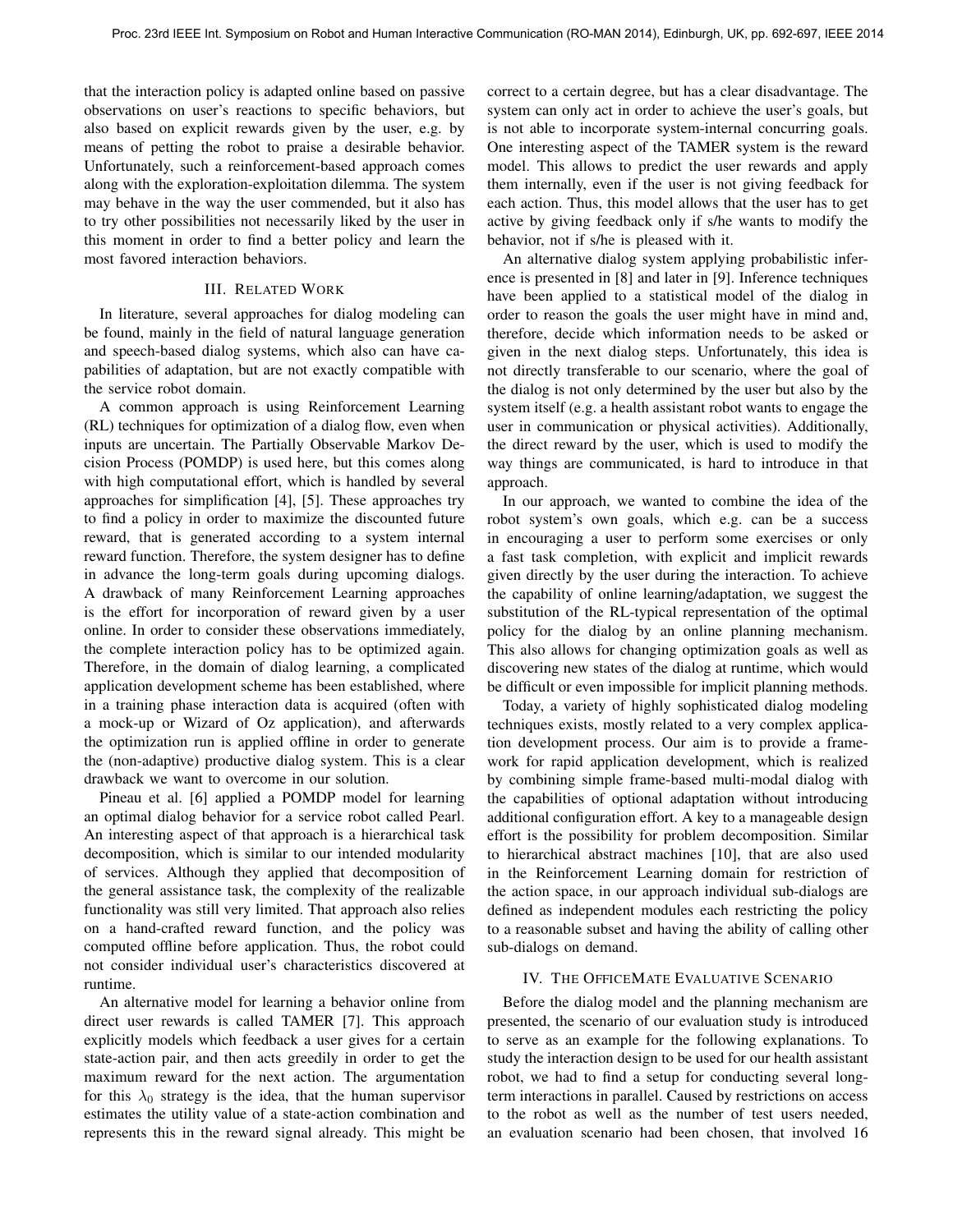members of our lab at ten consecutive workdays in parallel. The robot acted as an "Office Mate" by visiting each trial participant once a day beginning at 9:00 a.m. and offering its services. Further points of interest for our study were the feasibility of the application development process and the correct operation of the user adaptation skills.

The evaluation involved two questionnaires the participants had to answer, which were intended to get a baseline of the subjects' prior expectations regarding the robots capabilities, skills and services and to ask for the user experience afterwards.

Among the participants, there were 4 female and 12 male, while half of the group had an age between 18 and 29 and the other half from 30 to 45 years. All participants were familiar with IT but were not directly involved in the development of the robot.

From the questionnaires, a set of services had been extracted that the participants identified as possible functionality an office companion robot should have. These services comprise a *greeting* with some smalltalk regarding the wellbeing of the user, providing the *menu for the refectory*, providing *weather information and forecast*, *entertaining* with a set of websites (comics, jokes), *informing* via a set of news websites, and *reminding of appointments* as well as showing the *current date and time*. These services were implemented on our test system. Also the content of the news and entertainment services was selected based on the questionnaires and likewise the preferred way of talking to the user either by formal of informal speech.

The interaction sessions conducted with each participant once per day had the following structure: First the robot autonomously moved to the office of the participant. Once a person was detected at the target point, the robot asked to confirm the identity and started the greeting dialog. At that point, the user-specific dialog models were loaded from file and allowed for the adaptivity in the remaining dialog. After this, the robot activated a main menu dialog, where the user could start services or got suggestions on which services might be useful in that situation. During the dialog, the user had the possibility to give explicit reward to the robot at any time by means of a "like" and "dislike" button on the screen. Also petting the robot served as positive reward during the interaction. In the dialog session, a turn-based scheme of interaction was used. When the robot was on turn, it expressed a message, asked for some information or simply provided a screen with the requested content to the user. Each robot action consisted of a spoken text and a respective screen page offering the input options needed. Then followed the user's turn, and the robot waited for some input, which was communicated by the touch screen. Also internal events or timeouts could trigger a new turn for the system. The session was finished when the user did not react anymore or actively selected the "leave me now" entry on the main menu.



Fig. 2. Concept of the dialog manager: First, the variables in sub-dialogs are filled by a multi-modal input interpreter. Then, the top of the stack of active sub-dialogs in the dialog manager is considered for action selection where the planning inference is applied to select an action, which is expressed by output renderer afterwards.

## V. ADAPTIVE MODULAR DIALOG SYSTEMS

The implementation of the dialog system is realized in the control layer of our software architecture [2]. It consists of a central Dialog Manager which consumes all kinds of inputs from the graphical interface (GUI) and other input modalities, updates the dialog state and selects the adequate action depending on that state. Other robot software components for navigation and perception skills realize an interface to the robot infrastructure for the individual services in the task layer. In this way, the software realizes a modular design, where each sub-dialog (greeting, weather info, news, entertainment, etc.) is an independent module defined by a service in the task layer. Thus, it is easy to add new functionality and refer to, or combine existing dialog capabilities in new dialogs, such that the borders of the modules get blurry for the user.

The modules implement a content specific back-end functionality and define the required sub-dialogs. The configuration for a sub-dialog is mainly a definition of the state space  $S$  (input variables and internal context) and a set of output actions available  $A = \{a_1, \ldots, a_K\}$  as well as a default policy. To get an impression of that principle, the main menu sub-dialog of our Office Mate is described in more detail. Aims of the main menu dialog corresponding to respective system actions are  $a_1$  asking for the next service a user wants to use,  $a_2$  suggesting new services not used so far, and offering services proactively in situations, where the system has observed that the user often started a specific service function. For that last function, the system is able to predict user's selections (see Sec. V-C) but it has to ask for confirmation of the choice, if the prediction is ambiguous, which is a further possible action  $a_3$ . In order to introduce the user to the robot's way to interact, all these actions  $a_1 - a_3$  are available in a second version  $a_4 - a_6$  with a supplementary verbal and written advice. Besides these user centered actions, also system internal actions are available, which comprise the activation of a sub-dialog for the selected service  $a_7$  or leaving the main menu dialog, when the user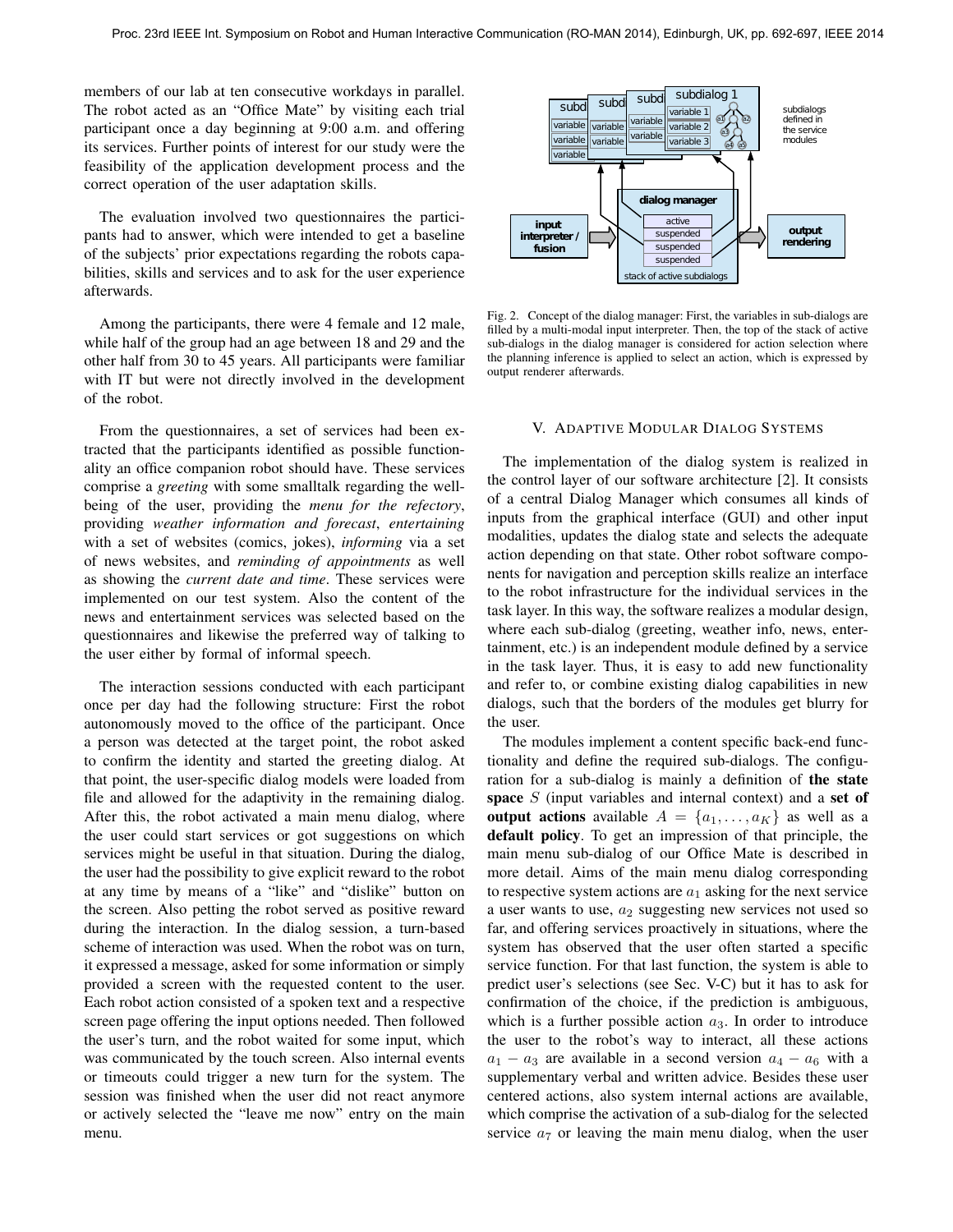is not responding anymore  $a_8$ . Therefore, expected user inputs are the selected service or the positive or negative confirmation of the the robot's suggestions. These inputs directly correspond to two of the state variables  $v_1$  and  $v_2$ of the sub-dialog. Further state variables are representing the situational context and the history of the conversation. In detail we have a variable  $v_3$  holding the number of appointments scheduled for today and a further variable  $v_4$ counting the services executed during the session, which is necessary to predict a sequence of selections correctly. All variables can have either real-valued or discrete domains. Additionally, the state vector  $S$  also contains a certainty value  $C_1, \ldots, C_n$  for each variable representing the reliability of the acquired knowledge. This is necessary to represent uncertainty of inputs, e.g. from speech recognition. Also predictions of user's inputs are uncertain and can be handled that way (see Sec. V-C). As a third part of the dialog's state space, we hold a counter  $H_k$  for each action  $a_k$  available, keeping track of the history of executed system actions. By means of these counters, it is possible to change system's reactions after a couple of repetitions of certain actions.

Hence, the state representation for one sub-dialog is a vector:

$$
S = (V_1, \dots, V_N, C_1, \dots, C_N, H_1, \dots, H_K)
$$
 (1)

Based on the current value of that state  $S$ , the dialog manager has to select an action each time the system is on turn. In order to reduce the necessity for exploration in an unordered set of actions and in order to prevent from selection of irrational action sequences that might frustrate the user, it is necessary to limit the set of selectable actions in each state  $S$ . In our system, this is done by a manually designed decision tree over the state variables (see Fig. 2 upper part), which is more flexible compared to finite state machines regarding the aim for a mixed initiative dialog. Each node in the decision tree decides between two alternative branches in the tree based on a condition on the state S, while in each leave of the decision tree there is one or a set of possible actions. These sets of actions allow to define options the dialog manager has to chose from, based on the rewards and observed transitions. System internal goals are realized by means of labeling states as desirable goal states when a respective action is selected. For instance, in the main menu example the "leave me now" selection followed by the action that finishes the sub-dialog is the goal. Other services like the *entertaining website provider* define a goal when the user has left to the main menu and at least one website has been visited. In the *entertain* as well as in the *news* service, the user first has to select from a list of available sites and then gets shown the respective content. Again the system has the ability to suggest websites the user did not select so far or start a website directly based on an internal prediction of the selection to be expected. It also may ask for confirmation, if this prediction yields ambiguous results. Like in the main menu, for all services, actions communicating to the user are available in two versions: with and without additional explanation.



Fig. 3. Workflow in the dialog manager

#### *A. Control flow in the dialog*

Having defined the structure of a sub-dialog, now the coordination of user inputs, multiple active sub-dialogs, and the system output generation are explained. In general, a turn-based control flow is realized, where user input turns and system turns alternate.

The dialog manager holds a stack of active sub-dialogs, where the top most is that one, which is evaluated each time a system action is necessary (start of a system turn). The dialog manager evaluates the decision tree of the top most sub-dialog in the stack using its current state  $S =$  $s_0$  in order to get the possible action set for the current situation (see Fig. 3). If only one action is available, this one is executed by the output renderer directly. Here, mainly screen and speech outputs are generated which may refer to values of the variables in the sub-dialogs and communicate content suitable for the current situation (asking questions, confirming inputs or giving answers). Also special actions, like activation of other sub-dialogs or canceling an active sub-dialog, are possible. If a new sub-dialog is activated, the former top most in the stack gets suspended. When the interrupting sub-dialog is finished, the suspended one returns to the top of the stack and gets resumed.

If multiple actions are allowed by the decision tree, the probabilistic planning process is triggered. This planning yields a probability distribution on the actions  $P_{plan}(A)$ , representing the maximum probability of reaching a system internal goal state while maximizing the expected user rewards on the intermediate states on the way for a given action A.

Since the system does not know neither the user's rewards and the possible transitions in the dialog states nor the goal states that are defined by the actions in these states, there is a need for exploration additionally to the aim for exploitation of the knowledge already acquired (known as explorationexploitation dilemma in Reinforcement Learning). Furthermore, the progress in the phase model of the long-time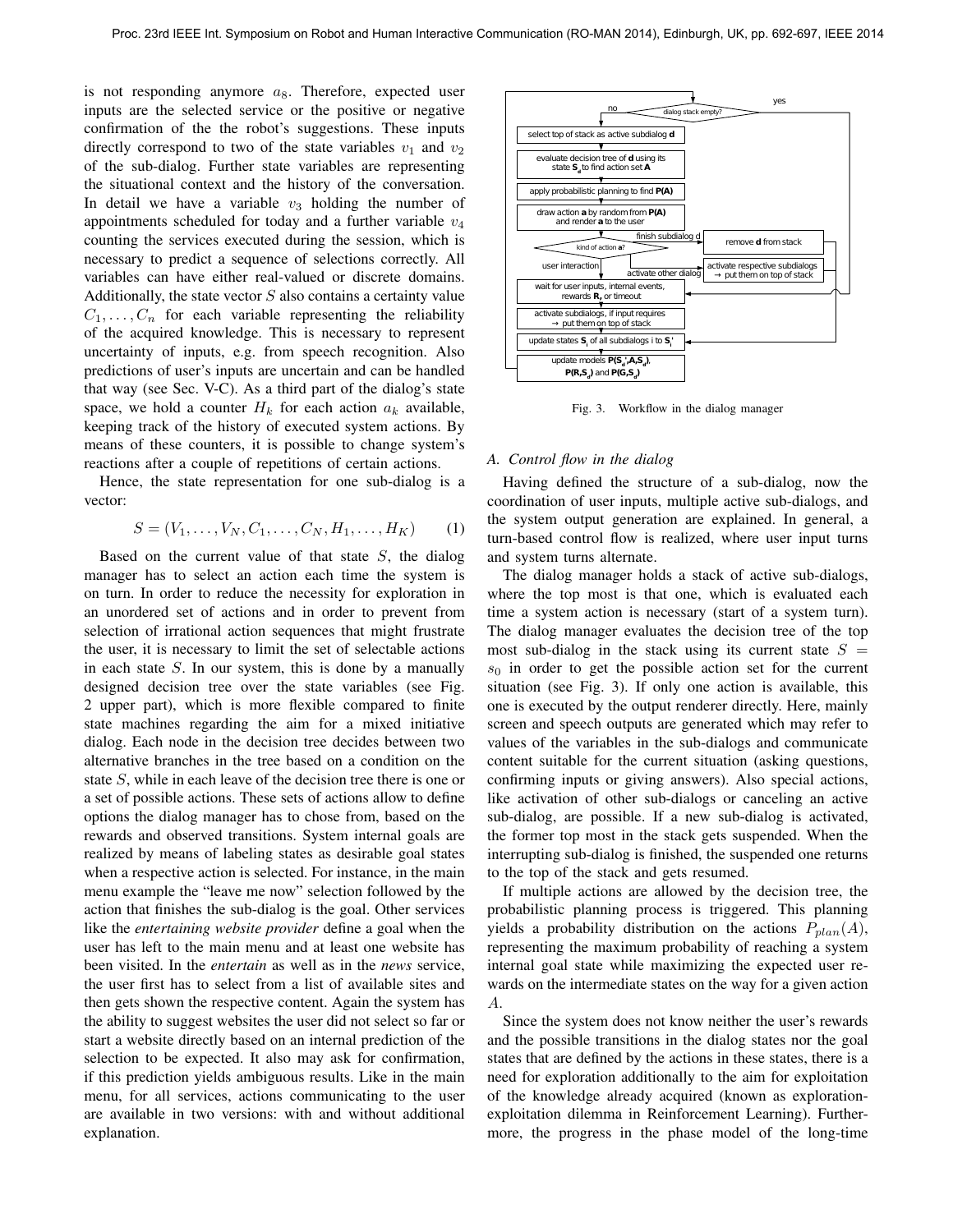interaction, introduced in section II, also has to be considered during action selection. Thus, two additional probability distributions are combined with the planning result before the executed action is drawn from the resulting distribution. The first one represents the number of executions of each available action  $P_{count}(A)$  to enforce that all possible actions are tried out equally often during exploration. The second distribution  $P_{prio}(A)$  allows for consideration of a priority that is depending on the progress in the long-time interaction. In this way, in the beginning phase, more actions with explanations for the user are selected, and in the stable phase only straight actions without additional help messages as well as proactive actions are recommended.

After the system action is executed, the dialog manager is in the user's turn and waits for any state change by an internal event, by user inputs and rewards, or just by a timeout. All multi-modal user inputs are asynchronously processed in parallel by the input interpreter and will update the dialog state of the respective sub-dialog they belong to. Special inputs or internal events may activate a sub-dialog, which is raised on the stack of active sub-dialogs suspending the old top element. Before starting the new system turn, the probabilistic models used for planning are updated at runtime with the observed state transition and rewards induced by the user's reactions.

### *B. Modeling of Interactions and Planning*

For the planning and adaptation, the system needs to represent knowledge on the history of interactions with the user. This is done by means of several probabilistic models, which are sketched here in the following and are described in detail in [11]. The dialog manager first builds up a persistent probabilistic transition model at runtime, that is representing the probability of reaching a certain state  $S'$ given a predecessor state  $S$  and the executed action  $A$ . Here, user specific decisions and reactions, as well as the internal restrictions on the state sequences are learned, such that the planning system does not need to be configured with that knowledge beforehand. The representation of that model is a sum of samples  $s_j = (S', S, A)_j$  each of them equipped with a weight  $w_i$ . Remembering the various components of the state vector  $S$ , it is obvious, that these samples have a very high dimensionality and therefore, it is very unlikely that exactly the same states appear very often. To generalize consequences among similar states, a similarity function  $\delta(s_a,s_b): \Re^d \times \Re^d \mapsto [0,1]$  defines a neighborhood among samples  $s_a \in \Re^d$  and  $s_b \in \Re^d$  . By this means, the set of samples defines a continuous probability function over the space of possible transitions.

$$
P(S'_t, S_t, A_t) \propto \sum_j w_j \delta(s_t, s_j)
$$
 (2)

For realizing a goal directed planning of action sequences, additionally a model of goal states  $P(G|S)$  and a model of rewards  $P(R|S)$  gained in a certain state are defined similarly as weighted set of samples. The goal state probability represents the system internal interaction targets, while the



Fig. 4. Dynamic factor graph used for planning of a most promising action  $A$ , given the current state  $S$  and a goal state distribution (blue/dashed message for initial step). Inference with Max-Product algorithm is executed in a loop following the black message passing arrows looking for n time steps in the future. Once a matching state  $S$  could be reached, the actual action A is inferred following the red/bold arrows.

rewards stand for the user internal targets. Our planning algorithm is able to take both parts into account properly. The rewards are only recorded, if positive or negative reward events took place. By ignoring zero rewards and using the former average in that state instead, the policy remains stable, even if the user is pleased with dialog course and does not reward every action individually.

Initially, these three user-specific models for each subdialog are empty and have to be filled during the interactions by observing and counting the real transitions, rewards, and occurrence of goal labels. Fig. 4 shows the structure of the dynamic factor graph that is used for inference of the most promising action by means of a message passing algorithm called Max-Product algorithm [12]. The Max-Product algorithm can find the maximum probability in the probabilistic model belonging to the factor graph, that is reachable with a given set of fixed or observed variables. In [11], we explained in detail, how the algorithm is realized for the special kind of model representation we use. In our setting, we search for the maximum probability for each possible action to reach a goal and get maximum rewards on intermediate states, while the number of steps needed to reach a goal is unknown. That yields a distribution  $P_{plan}(A)$ . To overcome that drawback of the unknown number of steps needed, we can benefit from the structure of the problem, which is asking for the first action in the chain only. The inference of possible predecessor states, therefore, can be done in a loop until we find a state, that matches our current dialog state. Thus, for each intermediate time step in the planning horizon, we can infer the probability for the actions, and by searching for the maximum probability for each action over all time steps we gain the desired  $P_{plan}(A)$ .

## *C. Prediction of user preferences*

In many situations in a repeatedly conducted dialog between the robot and the user, the annoying questions for options (e.g. which website should be shown) can be omitted, when using the former choices in a similar simulative context. The transition model we built from the dialog history exactly contains this information.

Thus, instead of asking the user for the information, the